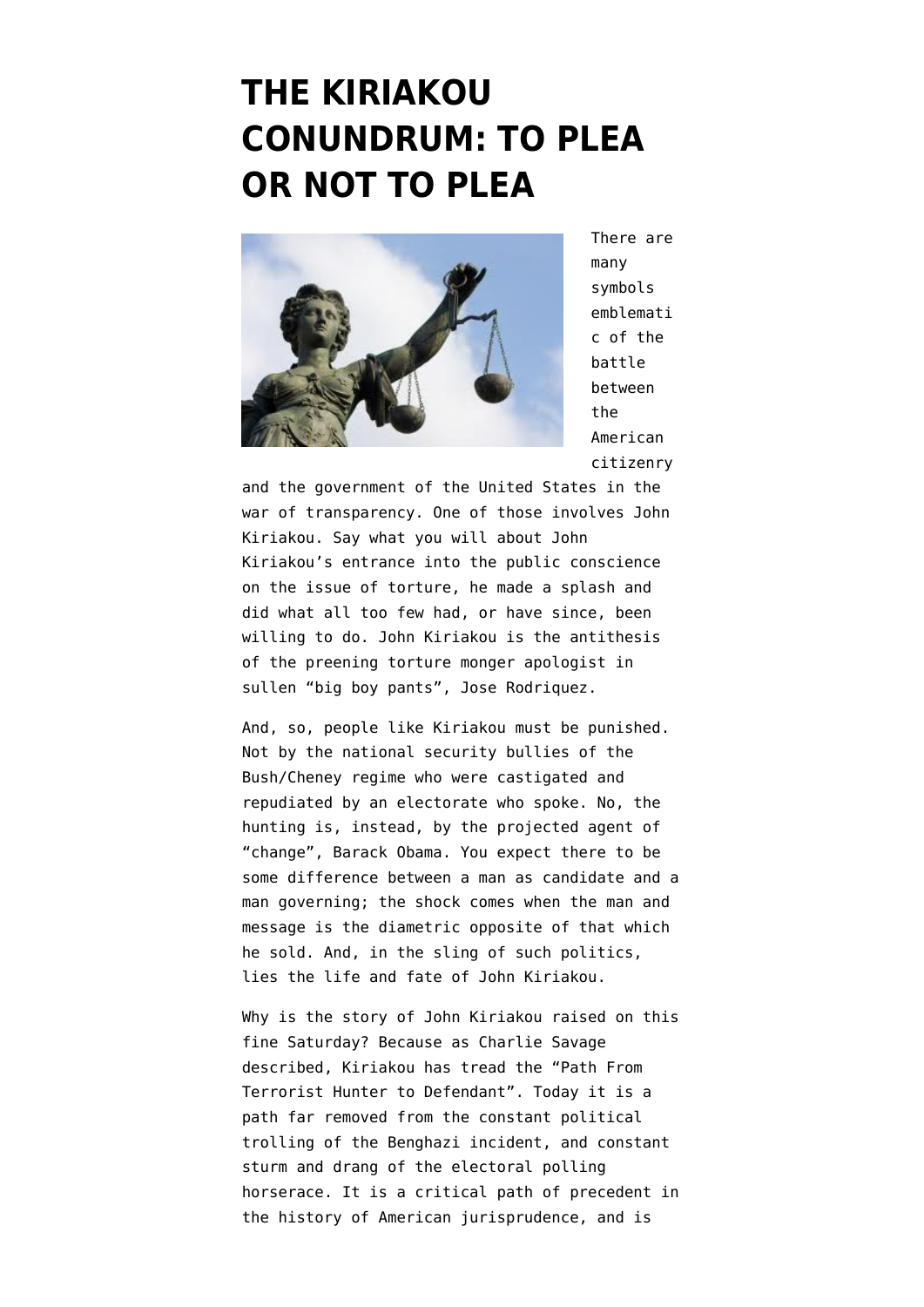playing out with nary a recognition or discussion. A tree is falling in the forrest and the sound is not being heard.

You may have read about the negative [ruling on](http://www.emptywheel.net/wp-content/uploads/2012/10/KiriakouIntentOpinion10-16-2012.pdf) [the critical issue of "intent to harm"](http://www.emptywheel.net/wp-content/uploads/2012/10/KiriakouIntentOpinion10-16-2012.pdf) made in the federal prosecution of Kiriakou in the Eastern District of Virginia (EDVA) last Tuesday. As [Josh Gerstein described](http://www.politico.com/blogs/under-the-radar/2012/10/feds-win-round-in-cia-leak-case-138817.html?hp=l9):

> Prosecutors pursuing former CIA officer John Kiriakou for allegedly leaking the identities of two other CIA officers involved in interrogating terror suspects need not prove that Kiriakou intended to harm the United States or help a foreign nation, a federal judge ruled in an opinion made public Wednesday.

The ruling from U.S. District Court Judge Leonie Brinkema is a defeat for Kiriakou's defense, which asked the judge to insist on the stronger level of proof — which most likely would have been very difficult for the government to muster.

In 2006, another federal judge in the same Northern Virginia courthouse, T.S. Ellis, imposed the higher requirement in a criminal case against two former lobbyists for the American Israel Public Affairs Committee.

However, Brinkema said that situation was not parallel to that of Kiriakou, since he is accused of relaying information he learned as a CIA officer and the AIPAC staffers were not in the government at the time they were alleged to have received and passed on classified information.

"Kiriakou was a government employee trained in the classification system who could appreciate the significance of the information he allegedly disclosed. Accordingly, there can be no question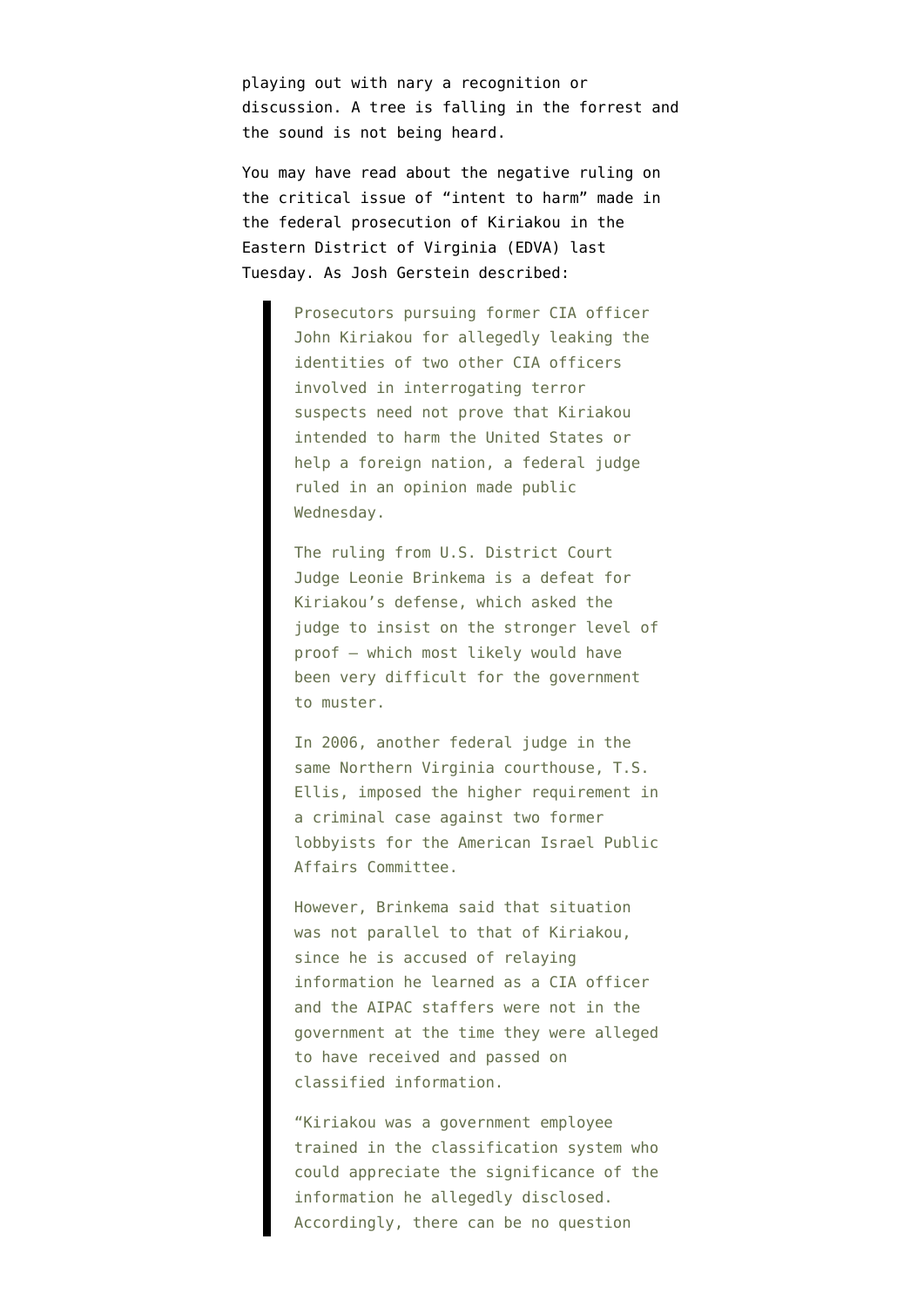that Kiriakou was on clear notice of the illegality of his alleged communications.

Gerstein has summarized the hard news of the court ruling admirably, but there is a further story behind the sterile facts. By ruling the crucial issue of "intent" need not be proven by the accusing government, the court has literally removed a critical element of the charge and deemed it outside of the due process proof requirement, much less that of proof beyond a reasonable doubt.

What does that mean? In a criminal prosecution, it means everything. It IS the ballgame.

And so it is here in the case of *United States v. John Kiriakou*. I am going to go a little further than Gerstein really could in his report, because I have the luxury of speculation. As Josh mentioned:

> On Tuesday, Brinkema abruptly postponed a major motions hearing in the case set for Wednesday and a hearing set for Thursday on journalists' motions to quash subpoenas from the defense. She gave no reason for canceling the hearings.

HELLO! That little tidbit is the *everything* of the story. I flat out guarantee the import of that is the court put the brakes on the entire case as a resultnof an off the record joint request of the parties to facilitate immediate plea negotiation. As in they are doing it as you read this.

There is simply no other reason for the court to suspend already docketed process and procedure in a significant case, much less do so without a formal motion to extend, whether by one party or jointly. That just does not happen. Well, it does not happen unless both parties talked to the court and avowed a plea was underway and they just needed the time to negotiate the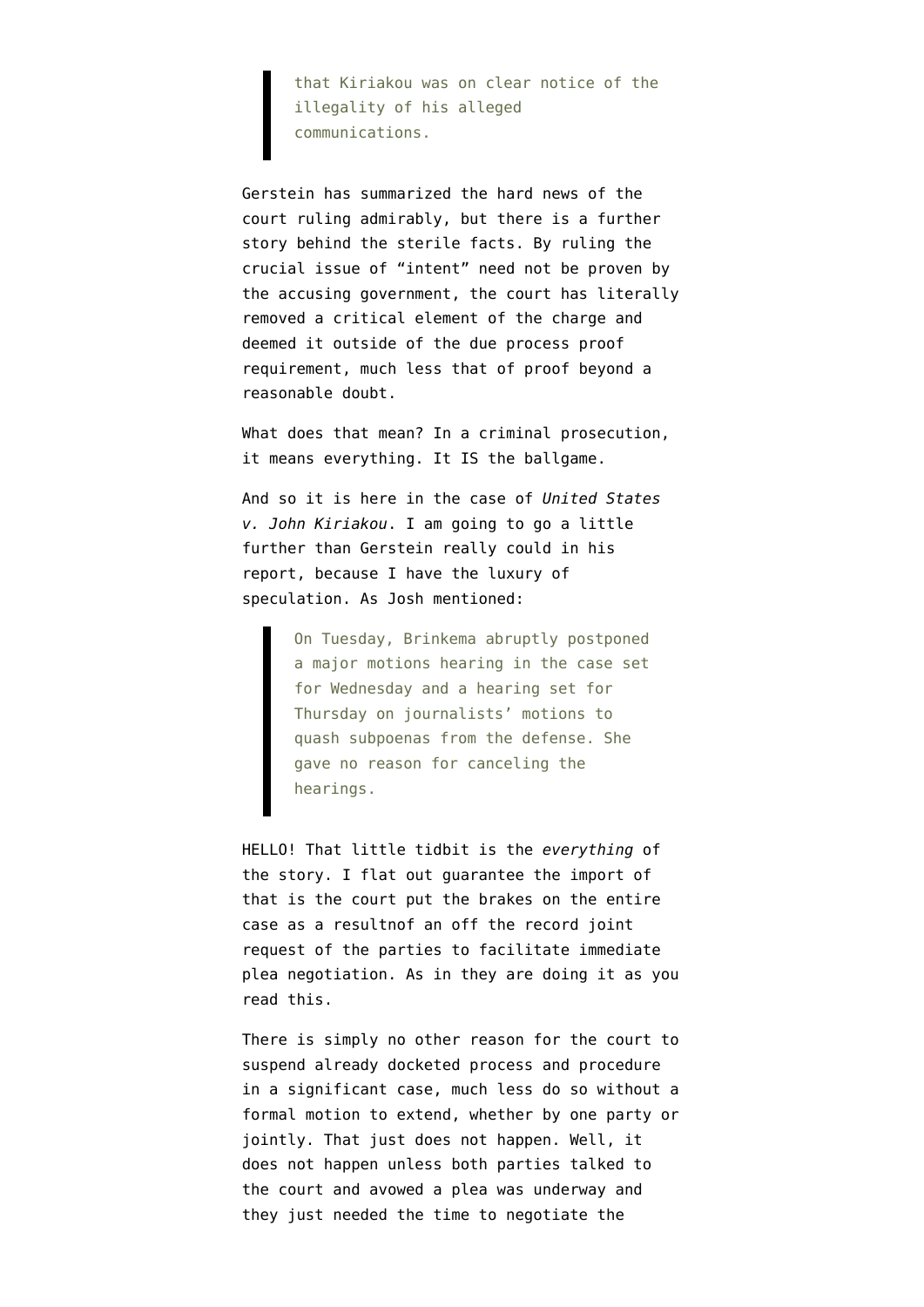details.

So, what does this mean for John Kiriakou? Nothing good, at best. Upon information and belief, Kiriakou was offered a plea to one count of false statements and no jail/prison time by the original specially designated lead prosecutor, Pat Fitzgerald. But the "word on the street" now is that, because the government's [sheriff has changed](http://www.emptywheel.net/2012/05/23/patrick-fitzgerald-resigns/) and, apparently, because Kiriakou made an effort to defend himself, the ante has been ridiculously upped.

What I hear is the current offer is plead to IIPA and two plus years prison. This for a man who has already been broken, and whose family has been crucified (Kiriakou's wife also worked for the Agency, but has been terminated and had her security clearance revoked). Blood out of turnips is now what the "most transparent administration in history" demands.

It is a malicious and unnecessary demand. The man, his family, and existence are destroyed already. What the government really wants is definable precedent on the IIPA because, well, there is not squat for such historically, and the "most transparent administration in history" wants yet another, larger, bludgeon with which to beat the baby harp seals of whistleblowing. And so they act.

To date, there have been no reported cases interpreting the [Intelligence Identities](http://www.emptywheel.net/wp-content/uploads/2012/10/IIPA.pdf) [Protection Act \(IIPA\)](http://www.emptywheel.net/wp-content/uploads/2012/10/IIPA.pdf), but it did result in one conviction in 1985 pursuant to a *guilty plea*. In that case, Sharon Scranage, a former CIA clerk, pleaded guilty for providing classified information regarding U.S. intelligence operations in Ghana, to a Ghanaian agent, with whom she was romantically involved. She was initially sentenced to five years in prison, but a federal judge subsequently reduced her sentence to two years. That. Is. It.

So, little wonder, "the most transparent administration in history" wants to establish a better beachhead in its fight against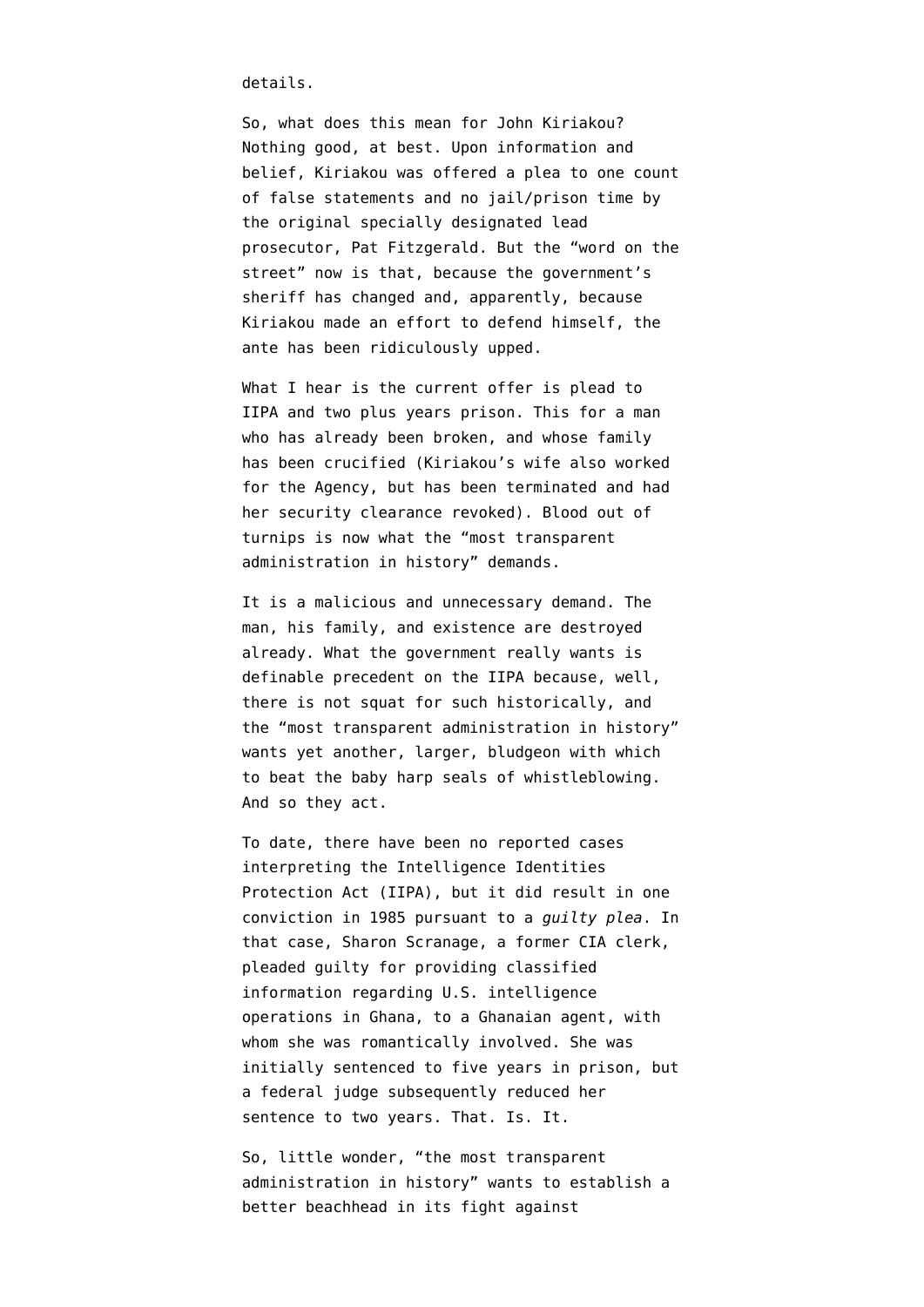transparency and truth. John Kiriakou is the whipping post. And he is caught in the whipsaw….prosecuted by a maliciously relentless government, with unlimited federal resources, and reliant on private defense counsel he likely long ago could no longer afford.

It is a heinous position Kiriakou, and his attorneys Plato Cacheris et. al, are in. There are moral, and there are exigent financial, realities. On the government's end, as embodied by the once, and now seemingly distant, Constitutional Scholar President, and his supposedly [duly mindful and aware Attorney](http://www.gq.com/news-politics/politics/201012/eric-holder-attorney-general-rahm-emanuel-white-house-elections) [General, Eric Holder](http://www.gq.com/news-politics/politics/201012/eric-holder-attorney-general-rahm-emanuel-white-house-elections), the same moralities and fairness are also at issue. Those of us in the outside citizenry of the equation can only hope principles overcome [dollars and political](http://www.rep-am.com/news/national/677727.txt) [hubris](http://www.rep-am.com/news/national/677727.txt).

> Eric Holder, attorney general under President Barack Obama, has prosecuted more government officials for alleged leaks under the World War I-era Espionage Act than all his predecessors combined, including law-and-order Republicans John Mitchell, Edwin Meese and John Ashcroft.

….

"There's a problem with prosecutions that don't distinguish between bad people — people who spy for other governments, people who sell secrets for money — and people who are accused of having conversations and discussions," said Abbe Lowell, attorney for Stephen J. Kim, an intelligence analyst charged under the Act.

The once and previous criticisms of John Kiriakou, and others trying to expose a nation off its founding tracks, may be valid in an intellectual discussion on the fulcrum of classified information protection; but beyond malignant in a sanctioned governmental prosecution such as has been propounded against a civilian servant like John Kiriakou who